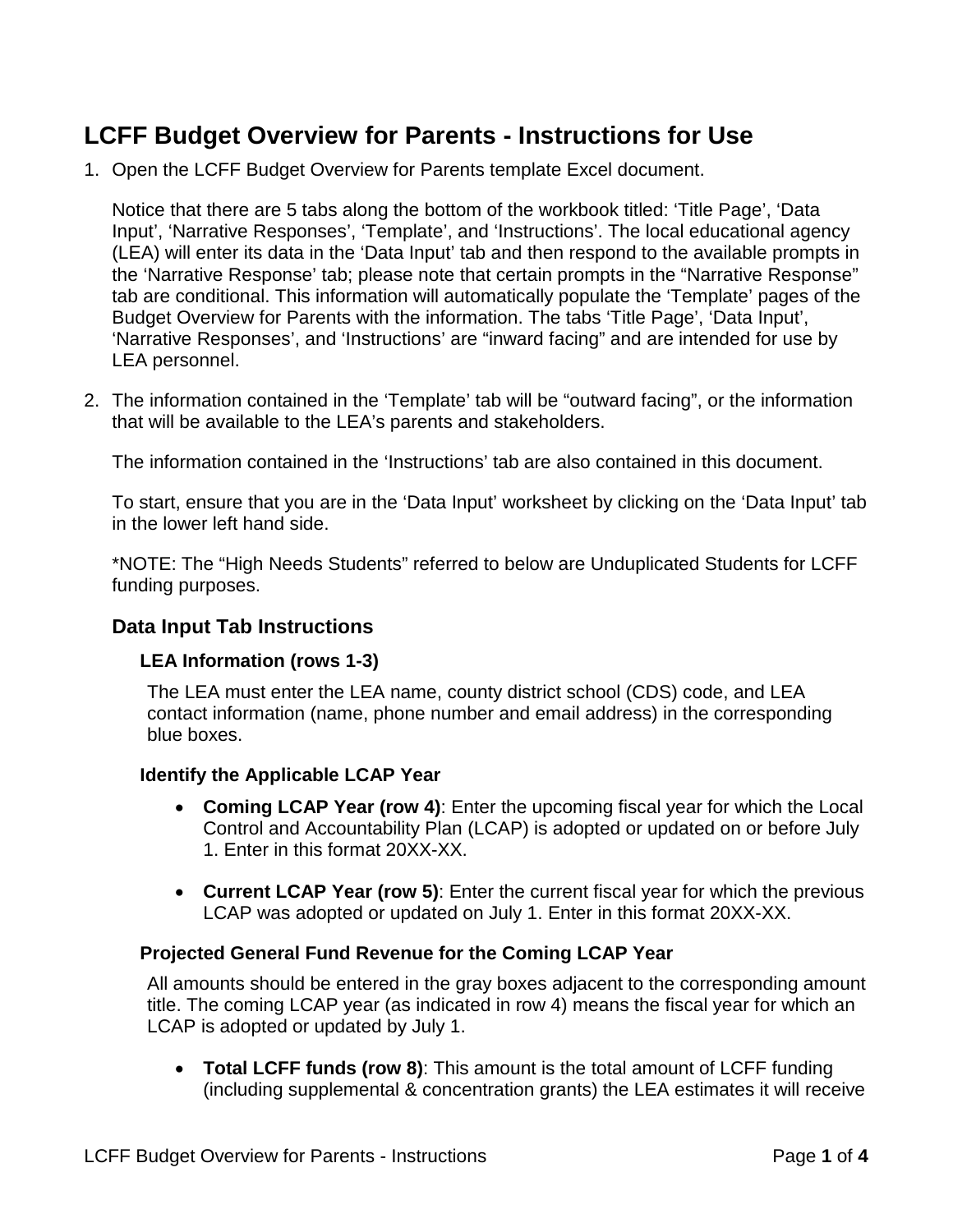pursuant to California *Education Code* (*EC*) sections 2574 (for county offices of education) and 42238.02 (for school districts and charter schools), as applicable for the coming LCAP year. This amount is the amount indicated in the Standardized Account Code Structure (SACS) Budget Fund Form 01, Column F, row A.1 (LCFF Sources).

- **LCFF supplemental & concentration grants (row 9)**: This amount is the total amount of LCFF supplemental and concentration grants the LEA estimates it will receive on the basis of the number and concentration of low income, foster youth, and English learner students as determined pursuant to *California Code of Regulations*, Title 5 (5 *CCR*) Section 15496(a)(5), pursuant to *EC* sections 2574 and 42238.02, as applicable for the coming LCAP year.
- **All other state funds (row 11)**: This amount is the total amount of other state funds (do not include LCFF funds) the LEA estimates it will receive.
- **All local funds (row 12)**: This amount is the total amount of local funds and entitlements the LEA estimates it will receive.
- **All federal funds (row 13)**: This amount is the total amount of federal funds (including all Every Student Succeeds Act Title funds) the LEA estimates it will receive.

The total of the General Fund Revenue should equal the amount indicated in the SACS Budget Fund Form 01, Column F, row A.5 (Total Revenues).

## **Total Budgeted Expenditures for the Coming LCAP Year**

- **Total Budgeted General Fund Expenditures (row 17)**: This amount is the LEA's total budgeted General Fund expenditures for the coming LCAP year as indicated on SACS Budget Fund Form 01, column F, Row B.9 (Total Expenditures). The General Fund is the main operating fund of the LEA and accounts for all activities not accounted for in another fund. All activities are reported in the General Fund unless there is a compelling reason to account for an activity in another fund. For further information please refer to the *California School Accounting Manual* [\(http://www.cde.ca.gov/fg/ac/sa/\)](http://www.cde.ca.gov/fg/ac/sa/). (Note: For some charter schools that follow governmental fund accounting, this amount is the total budgeted expenditures in the Charter Schools Special Revenue Fund. For charter schools that follow the not-for-profit accounting model, this amount is total budgeted expenses, such as those budgeted in the Charter Schools Enterprise Fund.)
- **Total Budgeted Expenditures in the LCAP (row 18)**: This is the total amount of budgeted expenditures on the planned actions and services to meet the goals included in the LCAP for the coming LCAP year.
- **Total Budgeted Expenditures for High Needs Students in LCAP (row 19)**: This is the total amount of the budgeted expenditures, from all fund sources, in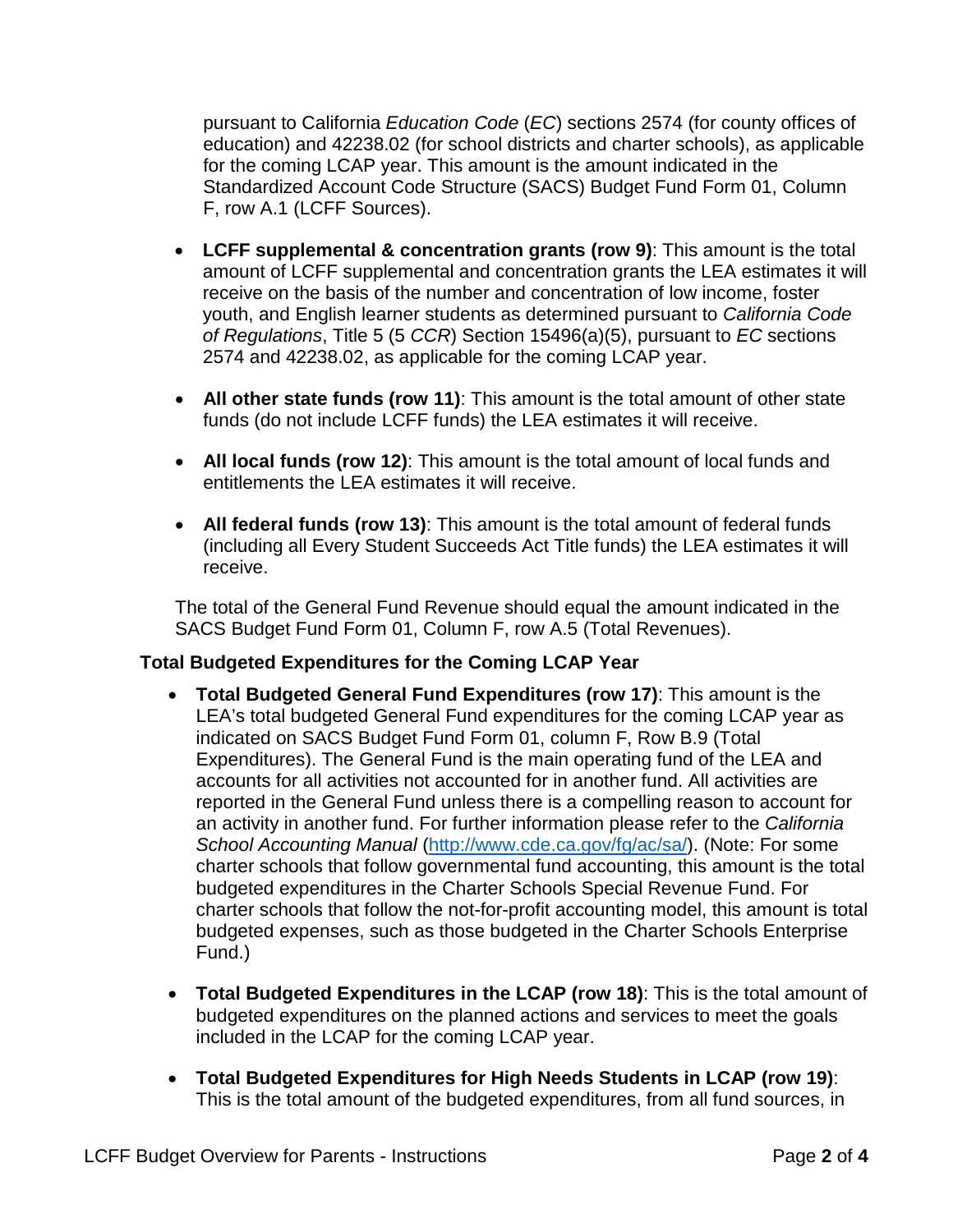the planned actions and services included in the LCAP that are identified as contributing to the increased or improved services for high needs students pursuant to *EC* Section 42238.07.

## **Expenditures for High Needs Students in the Current LCAP Year**

- **Total Budgeted Expenditures for High Needs Students in the LCAP (row 23)**: This amount is the total of the budgeted expenditures, from all fund sources, in the planned actions and services included in the LCAP that are identified as contributing to the increased or improved services for high needs students pursuant to *EC* Section 42238.07 for the current LCAP year.
- **Estimated Actual Expenditures for High Needs Students in LCAP (row 24)**: This is the total of the estimated actual expenditures, from all fund sources, in the actions and services included in the LCAP that are identified as contributing to the increased or improved services for high needs students pursuant to *EC* Section 42238.07, as reflected in the Annual Update for the current LCAP year.

# **Narrative Responses Tab Instructions**

The LEA's response for each prompt is limited to 75 words. Double click on the applicable cell to respond to the required prompt(s). Please note that certain prompts are conditional, based on the data provided in the 'Data Input' tab.

- **Brief description for General Fund Expenditures (row 2)**: Briefly describe any of the General Fund Budget Expenditures for the LCAP year that are not included in the LCAP.
- **Brief description for High Needs Students (row 3)**: If the amount on line 19 ('Data Input' tab) is less than the amount on line 9 ('Data Input' tab), a prompt will appear and the LEA must provide a brief description of how the actions and services in the LCAP will meet the requirement to improve services for high needs students.

**Note**: If no prompt appears, the LEA is not required to supply a description.

**Note:** It may be necessary to adjust the row height to display the entire prompt.

• **Brief description for actual expenditures for high needs students (row 4)**: If the amount in line 23 ('Data Input' tab) is greater than the amount in line 24 ('Data Input' tab), a prompt will appear and the LEA must provide a brief description of how the difference impacted the actions and services and overall increased or improved services for high needs students in the current fiscal year pursuant to EC Section 42238.07.

**Note**: If no prompt appears, the LEA is not required to supply a description.

**Note:** It may be necessary to adjust the row height to display the entire prompt.